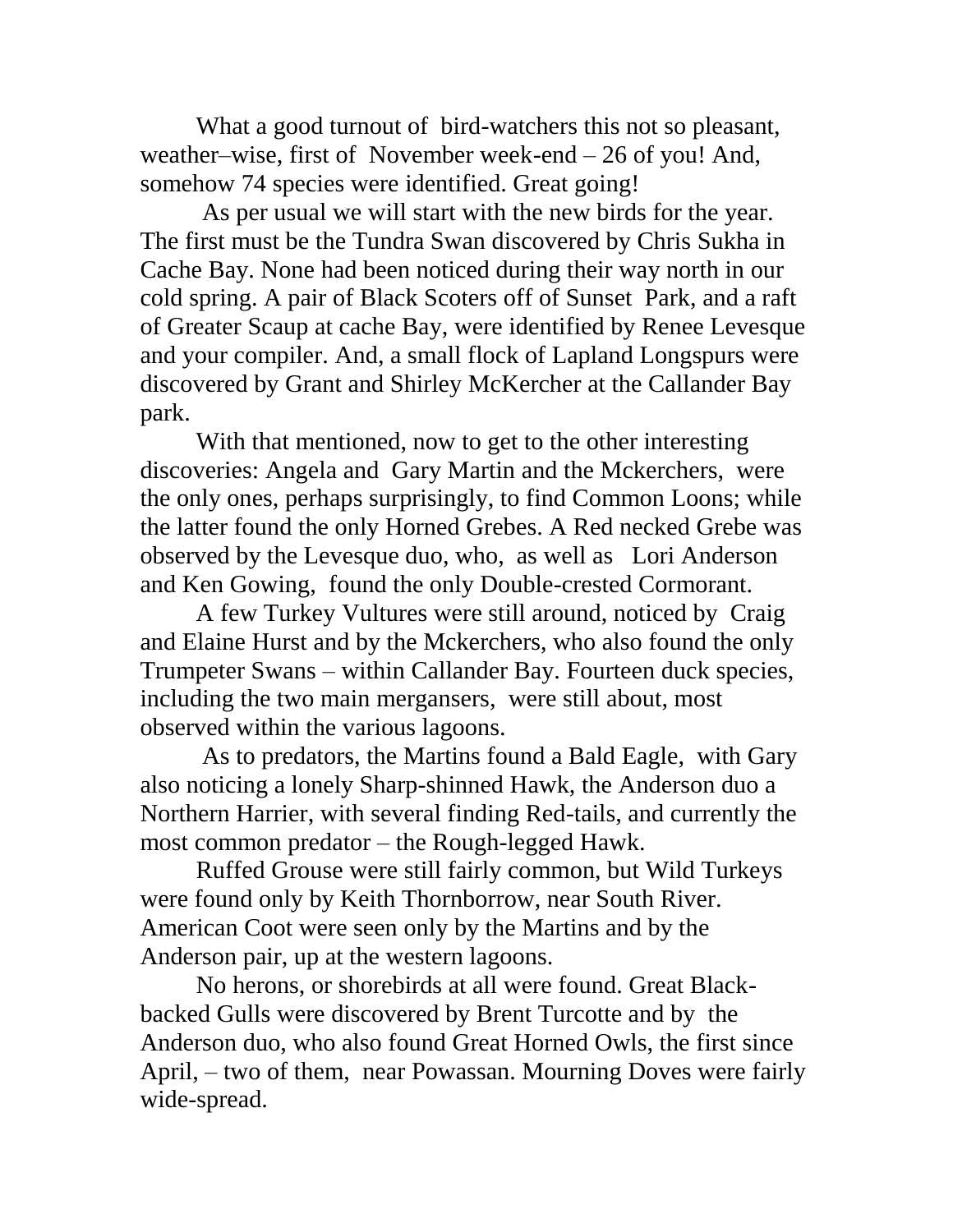A Black-backed Woodpecker was observed by Chris, near Field, first one since March. The three other main woodpeckers were seen by many, including Hairy by Helen McCombie, and Pileated by Barb Stewart at Magnetewan. A Northern Shrike was discovered by Steve O'Donnell near Sundridge. Gray Jays were seen by just a few, Kaye Edmunds near Mattawa, the Martins and by Keith.

Both nuthatches were seen by lots of you. The only thrush still around were a few American Robins, , seen by several. American Pipits were still going through, in small numbers, noticed by the Levesque duo, and the Martins.

Just a few sparrow species observed, mostly Tree, which were seen by many, with Song Sparrow, and White-throat discovered only by Brent. White-crowns had pretty well disappeared, though the Hursts, and the Anderson duo did find a few. Fox Sparrows were found by Gary and Connie Sturge, and by Mary Young. Dark-eyed Juncos were on a few lists, including that of Pete and Pam Handley. Snow Buntings, the first since April, were showing up to many observers, including Ernie Frayle, in Calvin township. However, no Horned Larks were discovered.

Beautiful Northern Cardinals were at the feeders of Therez Violette in Sturgeon Falls, as well as that of Vic Rizzo, seen by the Levesque duo, in North Bay. Four "blackbirds" were at the home of Mary, including Rusty, and Brewer's, and Common Grackle, also seen by a few others, including Greg and Pat Boxwell in the east end.

Pine Grosbeak have arrived, discovered by The Sturges, and by Steve. Purple Finch were at many feeders now, including Mary Mitchell, in northern North Bay. White-winged Crossbill, and Common Redpolls were seen by Chris near his home in Field. Pine Siskin, not seen at a "bash" since March, were at most feeders, while American Goldfinch were slowly disappearing, and noticed at only a few. Evening Grosbeaks showed up at Donna Demarcos , near Bonfield, and at several others.